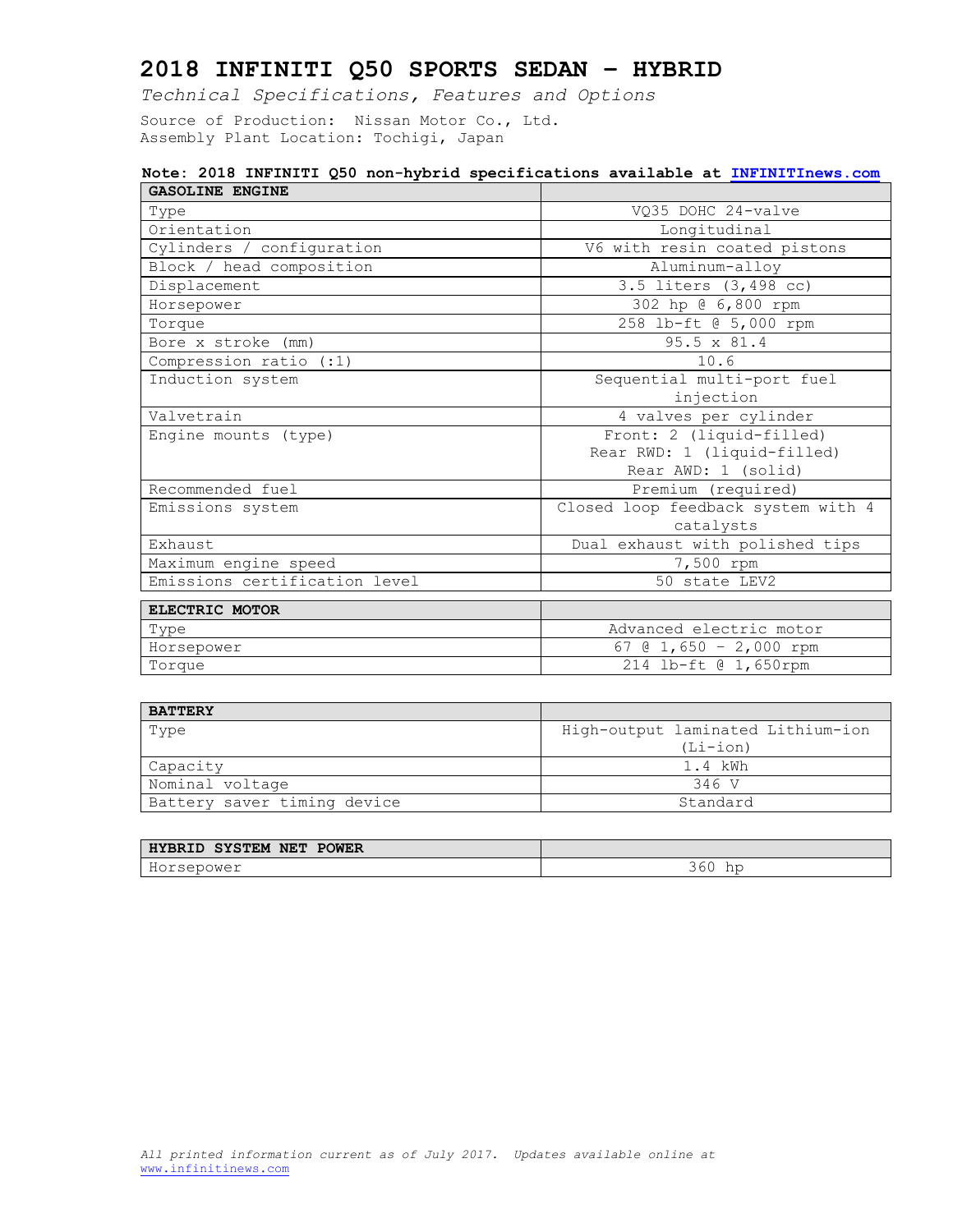*Technical Specifications, Features and Options*

| <b>DRIVETRAIN</b>                   |                 | Q50 Hybrid LUXE | Q50 Hybrid LUXE AWD                |
|-------------------------------------|-----------------|-----------------|------------------------------------|
| Front engine/rear-wheel drive       |                 | S               |                                    |
| Front engine/ATESSA ET-S® all-wheel |                 |                 |                                    |
| drive                               |                 |                 | S                                  |
| Transmission type                   |                 |                 | 7-speed automatic w/Sport mode and |
|                                     |                 |                 | Downshift Rev Matching             |
| Adaptive Shift Control              |                 | S               |                                    |
| Hill Start Assist                   |                 |                 | S                                  |
| Gear ratios $(:1)$                  | 1st             |                 | 4.783                              |
|                                     | 2 <sub>nd</sub> |                 | 3.102                              |
|                                     | 3rd             | 1.984           |                                    |
|                                     | 4 <sup>th</sup> | 1.371           |                                    |
|                                     | 5 <sup>th</sup> | 1.000           |                                    |
|                                     | 6 <sup>th</sup> | 0.870           |                                    |
|                                     | 7 <sup>th</sup> |                 | 0.775                              |
|                                     | Rev.            |                 | 3.858                              |
| Final drive ratio $(:1)$            |                 | 2.611           |                                    |
| Advanced Vehicle Dynamic Control    |                 |                 | S                                  |
| (VDC) with cancellation switch      |                 |                 |                                    |

| BODY, SUSPENSION AND STEERING       |                 | 050 Hybrid LUXE   050 Hybrid LUXE AWD    |
|-------------------------------------|-----------------|------------------------------------------|
| Unibody<br>Body type                |                 | High-strength steel corrosion-resistant, |
|                                     |                 | aluminum hood                            |
| Front                               |                 | Independent double-wishbone w/stabilizer |
| suspension                          |                 | bar (26.5 mm diameter RWD, 31.8 mm       |
|                                     |                 | diameter AWD)                            |
| Rear                                |                 | Multi-link independent w/stabilizer bar  |
| suspension                          |                 | (20 mm diameter)                         |
| Sport tuning with double-piston KYB |                 | S                                        |
| shocks                              |                 |                                          |
| Steering type                       |                 | Direct Adaptive Steering                 |
| Steering ratio -Direct Adaptive     | $12.07 - 32.94$ | $11.86 - 32.36$                          |
| Steering                            |                 |                                          |
| Turning diameter (feet)             | 36.7            | 37.4                                     |
| Turns (lock-to-lock)                | 2.12            | 2.02                                     |

| <b>BRAKES</b>                       | Q50 Hybrid LUXE<br>Q50 Hybrid LUXE AWD |
|-------------------------------------|----------------------------------------|
| Type                                | Electric Driven Intelligent Brake      |
|                                     | (regenerative)                         |
| Power-assisted<br>Front             | S                                      |
| $12.6 \times 1.1$<br>vented disc    |                                        |
| (in.)                               |                                        |
| Rear                                | S                                      |
| $12.1 \times 0.6$                   |                                        |
| Electronic Brake force Distribution | S                                      |
| Brake Assist with Preview Braking   | S                                      |
| Function                            |                                        |
| 4-wheel/4-channel/4-sensor Anti-    | S                                      |
| lock Braking System (ABS)           |                                        |
| Parking brake                       | Foot-operated                          |
|                                     |                                        |

**WHEELS AND TIRES Q50 Hybrid LUXE Q50 Hybrid LUXE AWD**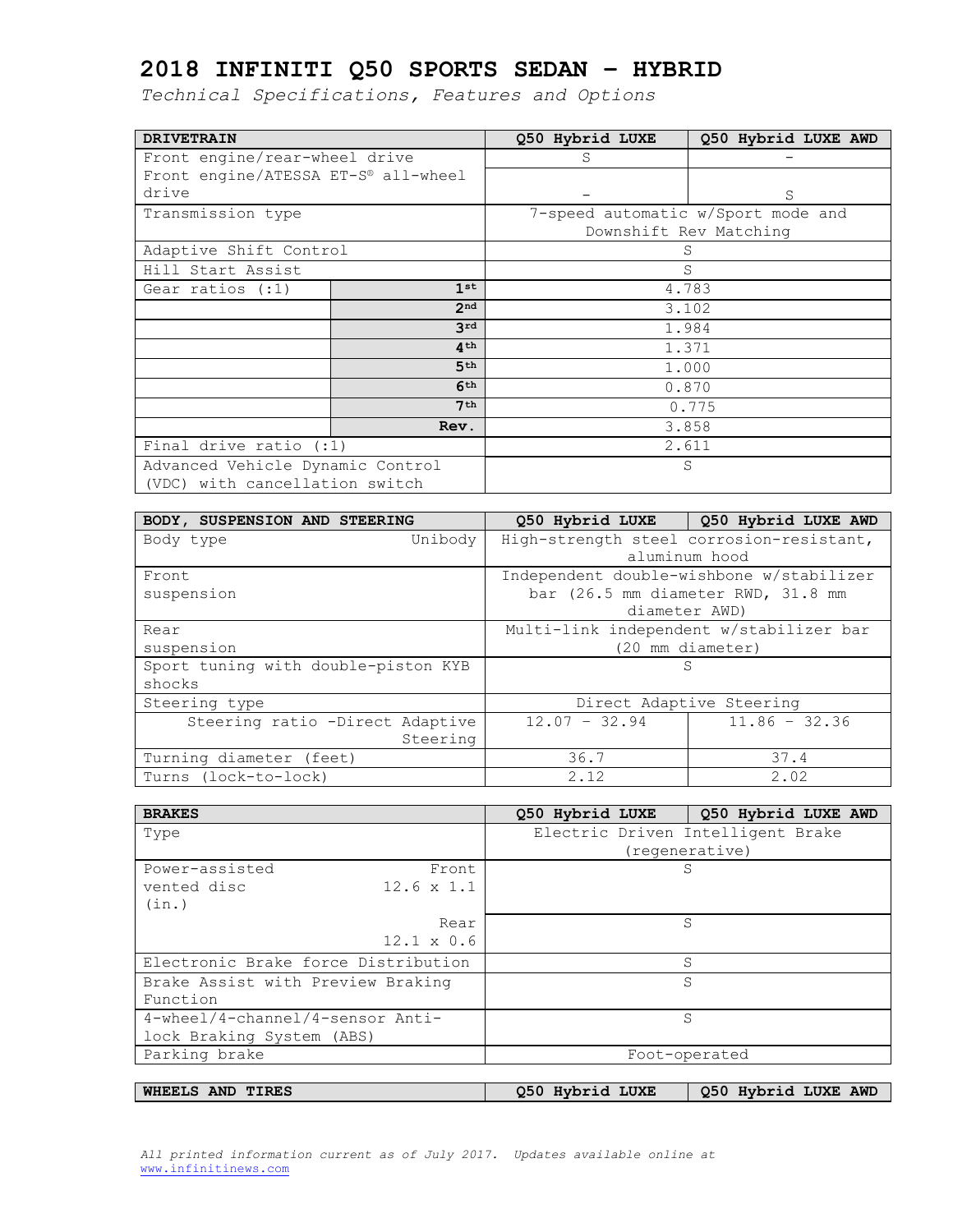| <b>Wheels</b> |                         |   |   |
|---------------|-------------------------|---|---|
| Aluminum-     | $19x8.5$ -in split $5-$ |   | S |
| alloy         | spoke machine finish    |   |   |
| Tires         |                         |   |   |
| $A11-$        | Dunlop 245/40R19        |   |   |
| Season        |                         |   |   |
| run-flat      |                         |   |   |
| Summer        | Dunlop 245/40R19        | S |   |
| run-flat      |                         |   |   |

| EXTERIOR DIMENSIONS (inches) | Q50 Hybrid LUXE | Q50 Hybrid LUXE AWD |
|------------------------------|-----------------|---------------------|
| Wheelbase                    |                 | 112.2               |
| Overall length               |                 | 189.6               |
| Overall width                |                 | 71.8                |
| Overall height               | 57.2            | 57.2                |
| Front track width            | 60.4            | 60.4                |
| Rear track width             | 61.4            | 61.4                |
| Minimum ground clearance     | 5.1             | 4.8                 |
| Coefficient of Drag (Cd)     | 0.27            | 0.28                |

| <b>EXTERIOR FEATURES AND OPTIONS</b> | Q50 Hybrid LUXE<br>Q50 Hybrid LUXE AWD |
|--------------------------------------|----------------------------------------|
| Signature LED headlights (LED        | S                                      |
| high/low beam), daytime running      |                                        |
| lights                               |                                        |
| Automatic on/off                     | S                                      |
| Adaptive Front lighting System       | S                                      |
| (AFS) with high beam assist          |                                        |
| technology                           |                                        |
| Front LED fog lights and turn        | S                                      |
| signals (mounted in lower fascia)    |                                        |
| Body-color dual power controlled     | S                                      |
| heated outside mirrors               |                                        |
| Auto dimming outside mirrors with    | S                                      |
| reverse synchronization, memory      |                                        |
| feature                              |                                        |
| Tinted glass power moonroof with     | S                                      |
| rear tilt feature, sliding           |                                        |
| sunshade, one-touch operation        |                                        |

| INTERIOR DIMENSIONS (inches) | Front | Rear |
|------------------------------|-------|------|
| Headroom with moonroof       | 39.5  | 36.8 |
| Shoulder room                | 56.7  | 56.1 |
| Hip room                     | 53.2  | 52.5 |
| Legroom                      | 44.5  | 35.1 |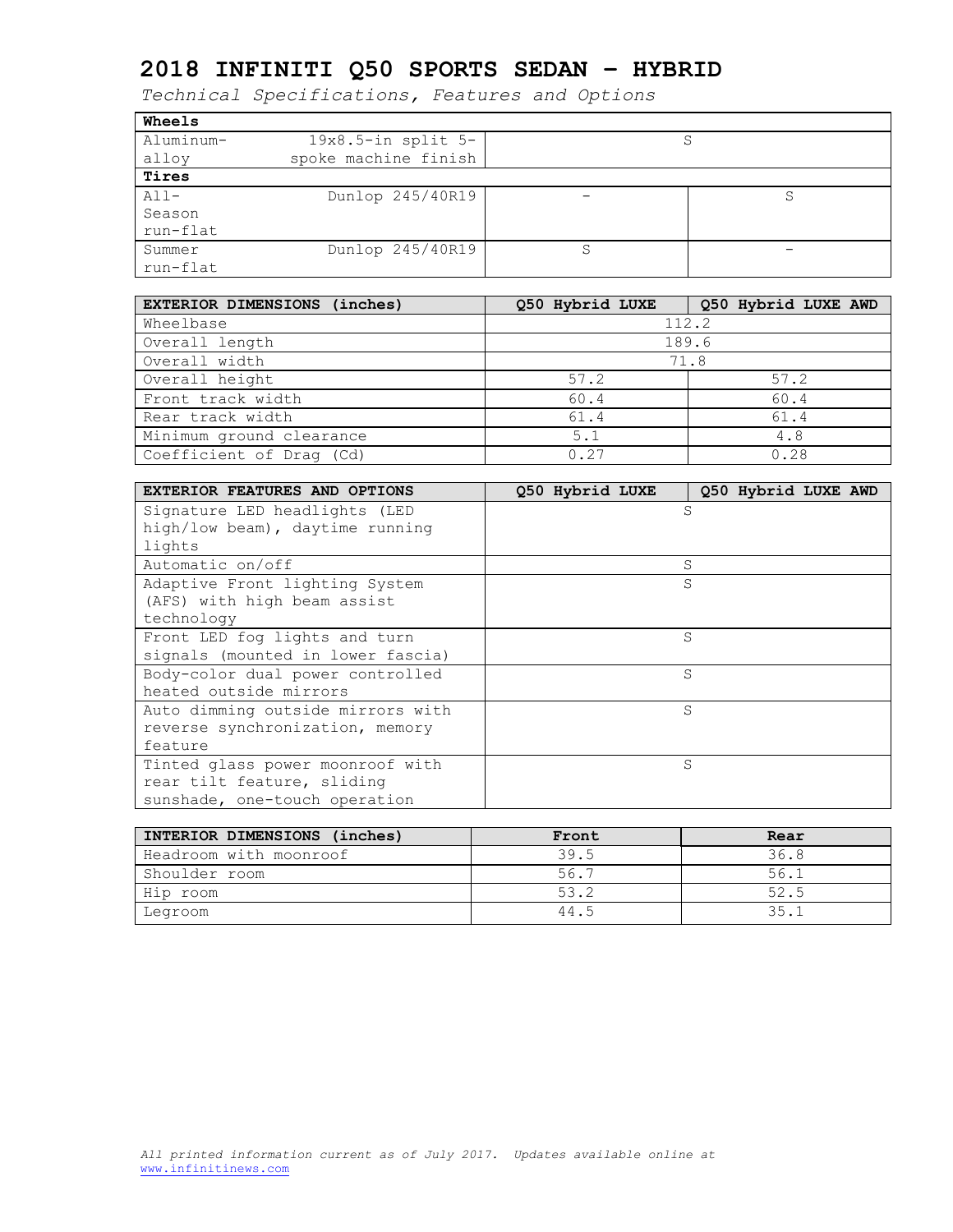| INTERIOR FEATURES AND OPTIONS                                       | Q50 Hybrid LUXE<br>Q50 Hybrid LUXE AWD |
|---------------------------------------------------------------------|----------------------------------------|
| Leather-appointed seats                                             | S                                      |
| 8-way power driver's seat w/power                                   | S                                      |
| adjustable lumbar support                                           |                                        |
| 8-way power front passenger's seat                                  | S                                      |
| Leather-covered steering wheel                                      | S                                      |
| with illuminated audio and cruise                                   |                                        |
| control buttons                                                     |                                        |
| Heated steering wheel                                               | S                                      |
| Fine Vision electroluminescent                                      | S                                      |
| instrumentation                                                     |                                        |
| INFINITI InTouch™ dual display                                      | S                                      |
| system with upper 8" and lower 7"                                   |                                        |
| VGA LCD touch screens                                               |                                        |
| INFINITI Controller                                                 | $\rm S$                                |
| INFINITI InTuition™: fully                                          | S                                      |
| customizable digital environment                                    |                                        |
| for storing driver settings to                                      |                                        |
| Intelligent Key                                                     |                                        |
| Maple wood trim                                                     | S                                      |
| Aluminum sill plates w/ "INFINITI"                                  | S                                      |
| script                                                              |                                        |
| Heated front seats                                                  | S                                      |
| Around View® Monitor with Moving                                    | S                                      |
| Object Detection                                                    |                                        |
| HomeLink® Universal Transceiver                                     | $\rm S$                                |
| Bluetooth® Hands-free Phone System                                  | S                                      |
| with hands-free text messaging                                      |                                        |
| assistant                                                           |                                        |
| Dual Zone Automatic Temperature                                     | S                                      |
| Control with microfiltration                                        |                                        |
| Advanced Climate Control System<br>with Plasmacluster® air purifier | S                                      |
| Rear seat reading lights                                            | S                                      |
| Memory system for driver's seat,                                    | S                                      |
| steering wheel and outside mirror                                   |                                        |
| Driver's seat, steering wheel and                                   | S                                      |
| outside mirrors position                                            |                                        |
| synchronization                                                     |                                        |
| Power tilt and telescope steering                                   | S                                      |
| wheel with entry/exit assist                                        |                                        |
| Rear window defroster with                                          | S                                      |
| indicator light and timer                                           |                                        |
| Illuminated entry system with time                                  | S                                      |
| delay fade-out                                                      |                                        |
| Front seatback pockets                                              | S                                      |
| Cruise control w/ steering wheel                                    | $\rm S$                                |
| mounted controls                                                    |                                        |
| Intelligent Cruise Control                                          | $\mathbf S$                            |
| Locking glove compartment with                                      | S                                      |
| light                                                               |                                        |
| Power windows with front one-touch                                  | S                                      |
| auto-up/down with auto-reverse                                      |                                        |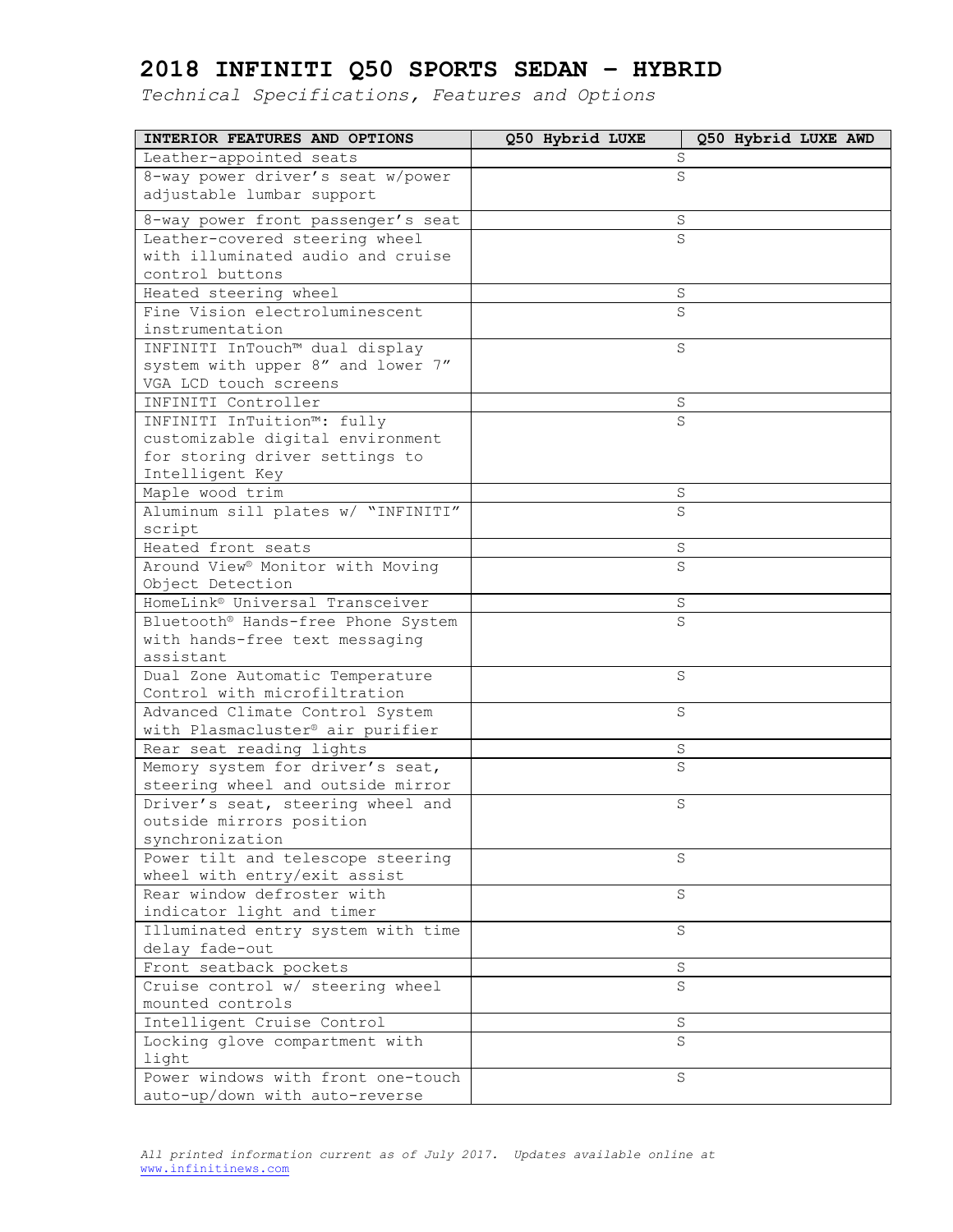| feature, remote keyless entry    |   |
|----------------------------------|---|
| operable                         |   |
| Remote trunk release,            | S |
| electromagnetic trunk opener     |   |
| Driver and front-passenger sun   | S |
| visors with extenders and illum. |   |
| vanity mirrors                   |   |
| Dual overhead map lights w/      | S |
| sunglasses holder                |   |
| Cup holders, 4 front, 2 rear     | S |
| INFINITI Intelligent Key system  | S |
| with push button ignition        |   |
| Trunk illumination and hooks (4) | S |
| Active Noise Control             | S |

| <b>INSTRUMENTATION</b>          |   |
|---------------------------------|---|
| Analog speedometer,             | S |
| tachometer, coolant             |   |
| temperature and fuel            |   |
| gauges and white                |   |
| electroluminescent              |   |
| instrumentation                 |   |
| Odometer with dual trip meters  |   |
| Multi-function trip computer    |   |
| display w/instant fuel economy, |   |
| driving time, outside           |   |
| temperature, distance to empty, |   |
| average speed, average fuel     |   |
| economy                         |   |
| HEV power qauge/meter           | S |

| AUDIO AND NAVIGATION SYSTEMS      | Q50 Hybrid LUXE<br>Q50 Hybrid LUXE AWD |
|-----------------------------------|----------------------------------------|
| Bose® Performance Series Audio    | S                                      |
| system with 16 speakers, Bose®    |                                        |
| Performance Centerpoint®          |                                        |
| simulated sound, CD player, RDS   |                                        |
| andMP3 playback capability        |                                        |
| HD radio                          | S                                      |
| Speed sensing volume control      | S                                      |
| Two USB inputs, aux input and     | S                                      |
| video input                       |                                        |
| Rear window in-glass diversity    | S                                      |
| antenna                           |                                        |
| SiriusXM® Satellite Radio         | S                                      |
| (SiriusXM® subscription required, |                                        |
| sold separately)                  |                                        |
| SiriusXM® Travel Link with access | S                                      |
| to weather, fuel prices, stocks,  |                                        |
| sports and movie times (SiriusXM® |                                        |
| subscription required, sold       |                                        |
| separately) with 4-year           |                                        |
| complimentary access              |                                        |
| Steering-wheel mounted audio      | S                                      |
| controls                          |                                        |
| INFINITI Voice Recognition        | S                                      |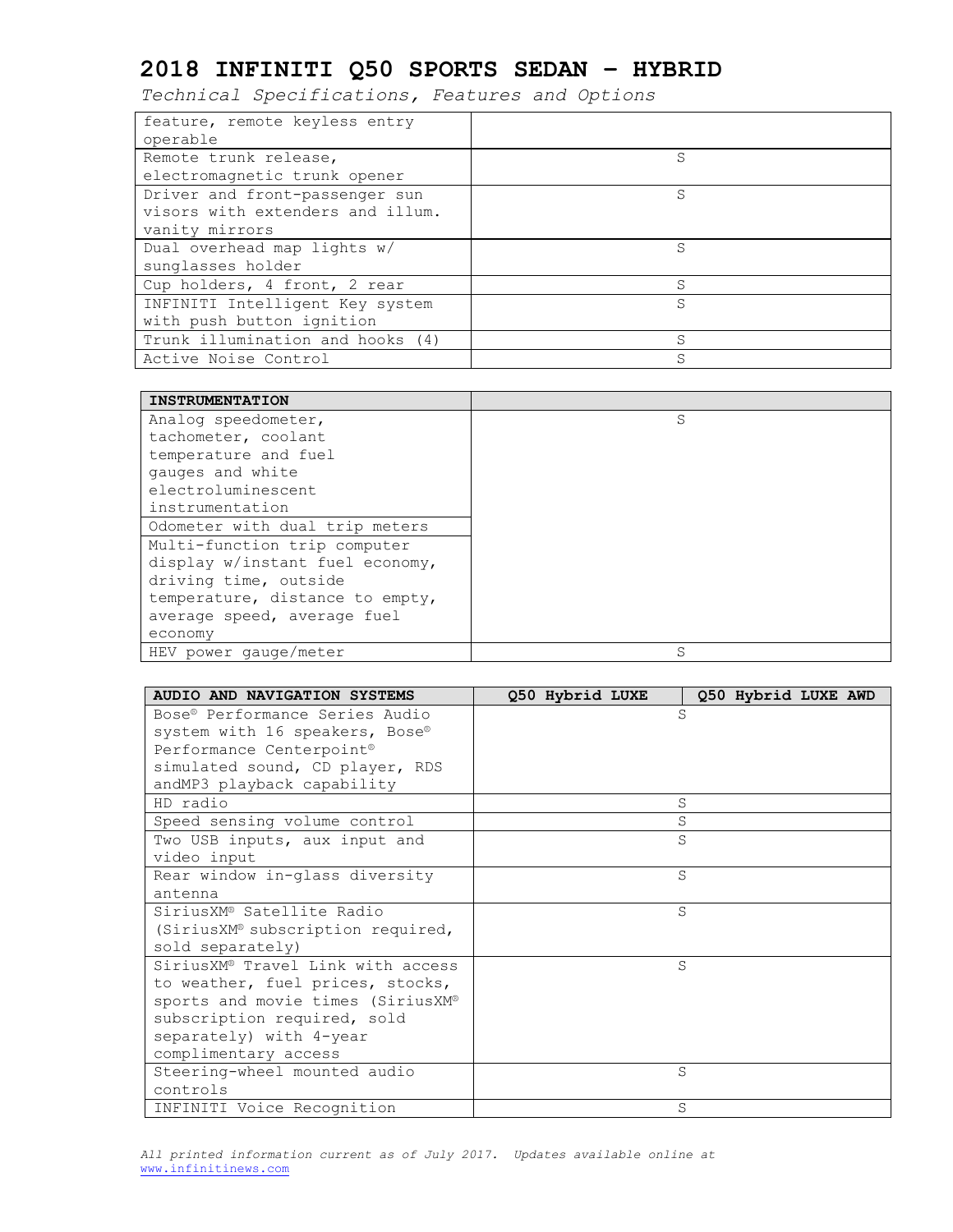| <b>CAPACITIES</b>              |       |
|--------------------------------|-------|
| Seating capacity               |       |
| Interior passenger volume (cu. | 100.0 |
| $ft.$ )                        |       |
| Trunk volume (cu. ft.)         | 9.4   |
| Fuel tank (gals.)              | 17.8  |
| Engine oil (qts.)              | 5.2   |
| Engine coolant (qts.)          | 11.4  |

| EPA MILEAGE ESTIMATES (Actual | Q50 Hybrid LUXE | Q50 Hybrid LUXE AWD |  |  |  |
|-------------------------------|-----------------|---------------------|--|--|--|
| mileage may vary)             |                 |                     |  |  |  |
| City                          |                 | 26                  |  |  |  |
| Highway                       |                 | 30                  |  |  |  |
| Combined                      | 29              | 28                  |  |  |  |
| EPA Classification            | Mid-size cars   |                     |  |  |  |

| CURB WEIGHTS (lbs)                             | Q50 Hybrid LUXE | Q50 Hybrid LUXE AWD |
|------------------------------------------------|-----------------|---------------------|
| Front                                          | 2,147           | 2,293               |
| Rear                                           | 1,868           | 1,894               |
| Total                                          | 4,015           | 4,187               |
| Weight distribution (% $fr/rr$ , w/<br>driver) | 53/47           | 55/45               |
| GVWR (lbs.)                                    | 4,960           | 5,159               |